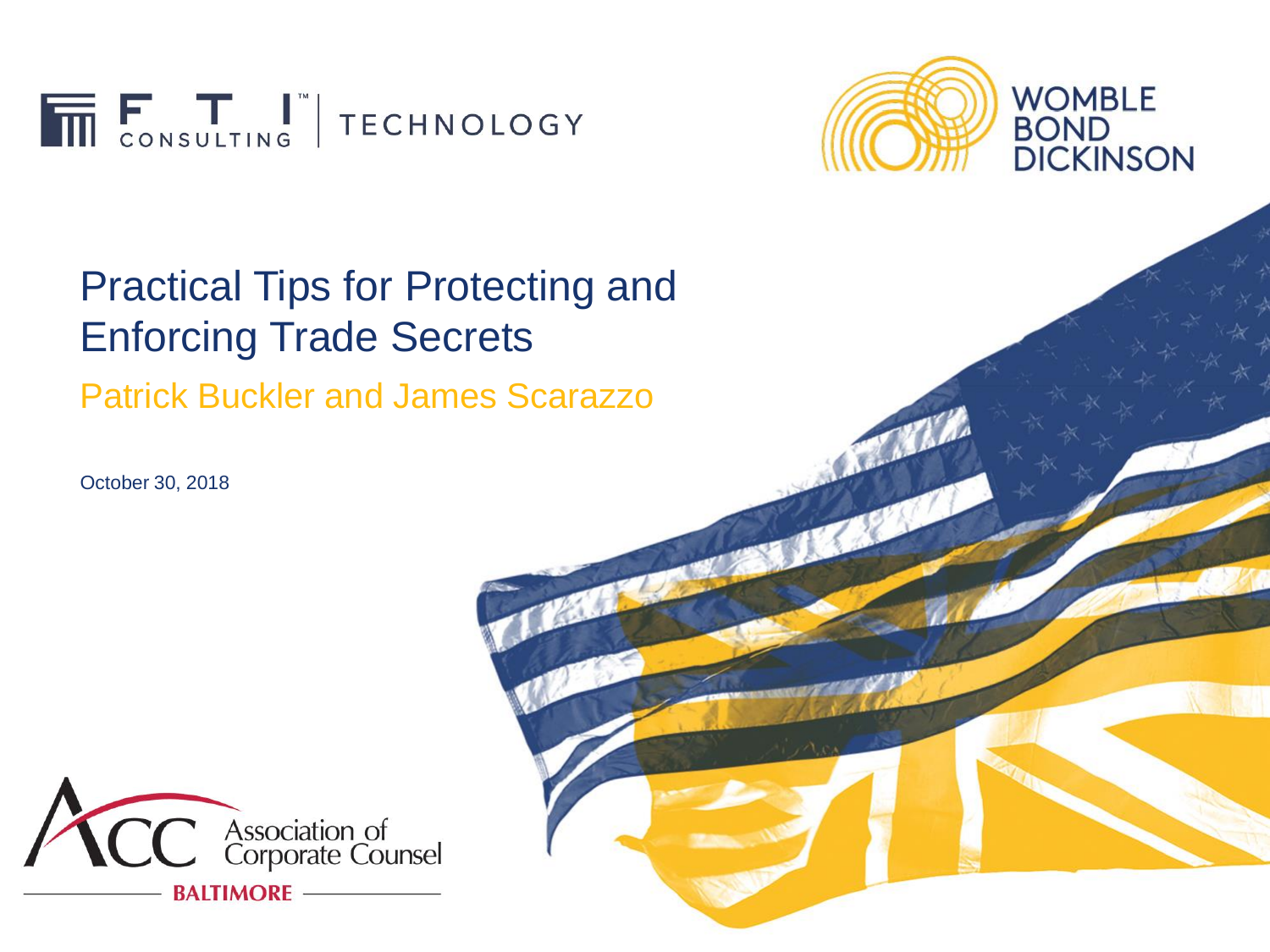"A Survey of In-House Attorney Views On Trade Secrets" - 75% of respondents indicated that risks to trade secrets have increased over the past 10 years and 70% said their company experienced attempted or actual misappropriation of trade secrets



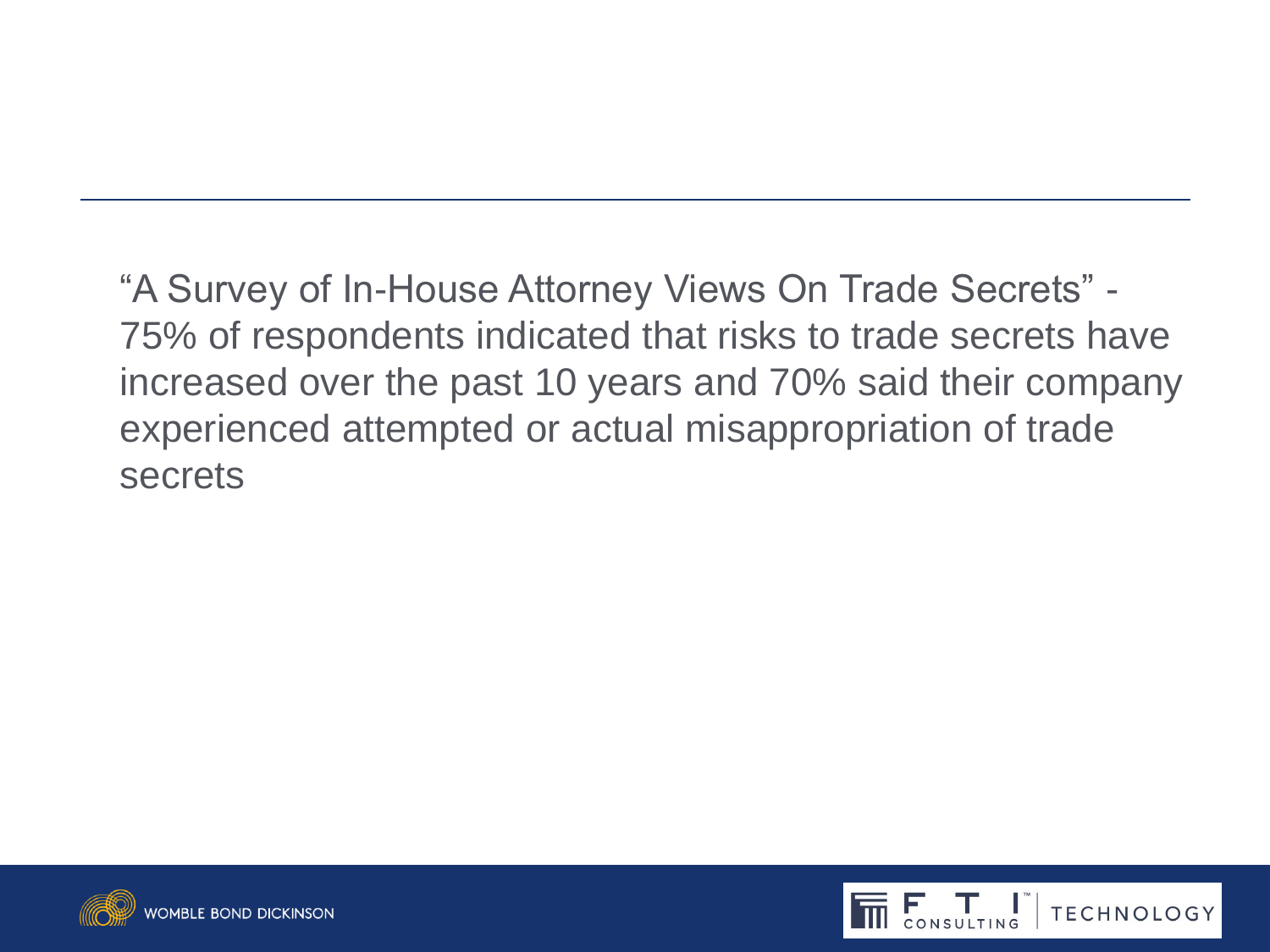#### **Topics**

- What is a trade secret?
- Identify and Take Inventory of Your Potential Trade Secrets
- Conduct an Initial Trade Secrets Audit
- Common Culprits of Trade Secret Theft or Disclosure
- Develop a Trade Secret Protection Plan
- Highlights of Defend Trade Secrets Act



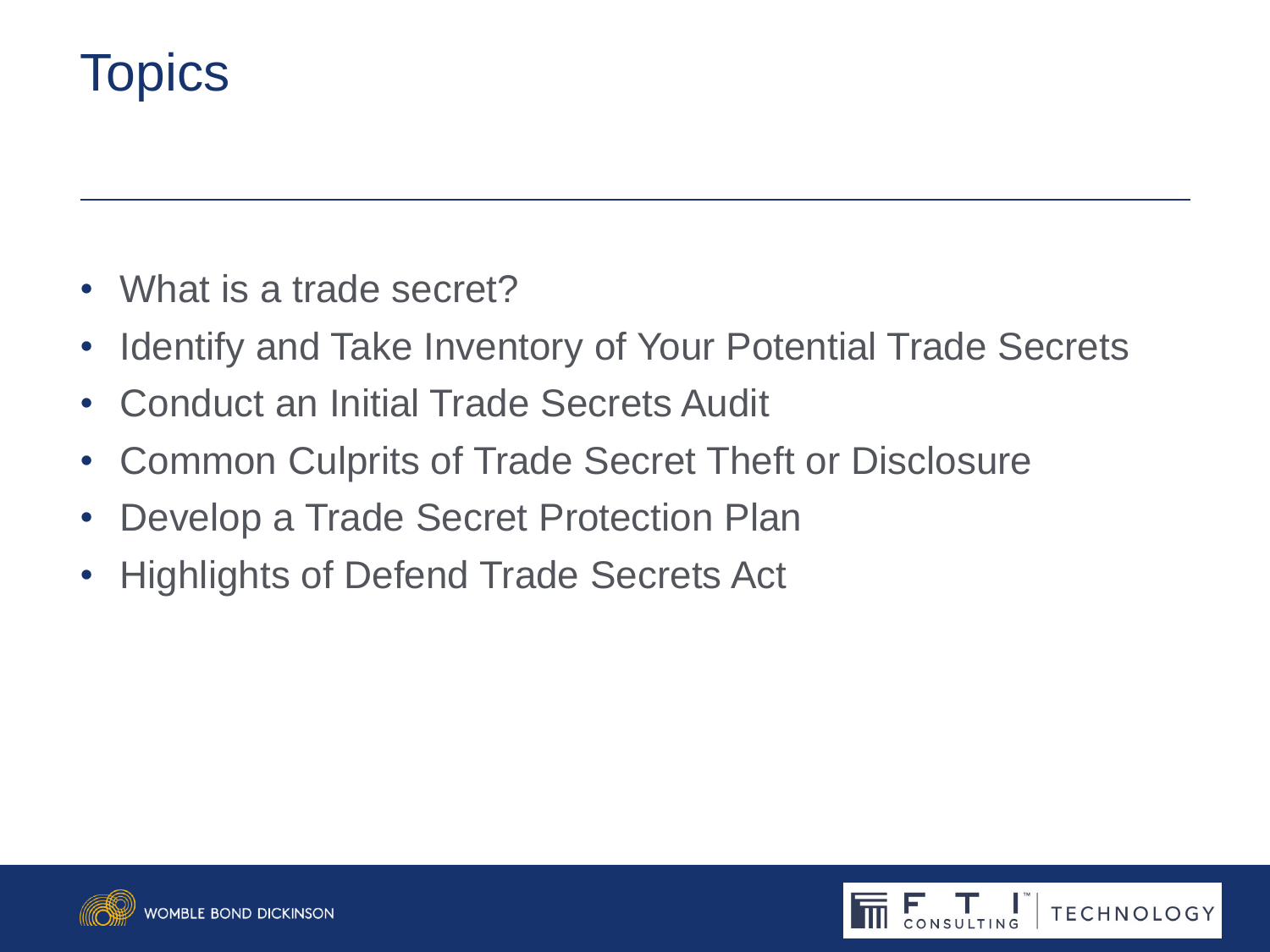#### Defend Trade Secrets Act's definition of a trade secret:

- 1. "all forms and types of financial, business, scientific, technical, economic, or engineering information, . . . whether tangible or intangible"
- 2. so long as "the owner thereof has taken reasonable measures to keep such information secret" and
- 3. "the information derives independent economic value, actual or potential, from not being generally known to, and not being readily ascertainable through proper means by, another person who can obtain economic value from the disclosure or use of the information."

**TECHNOLOGY** 

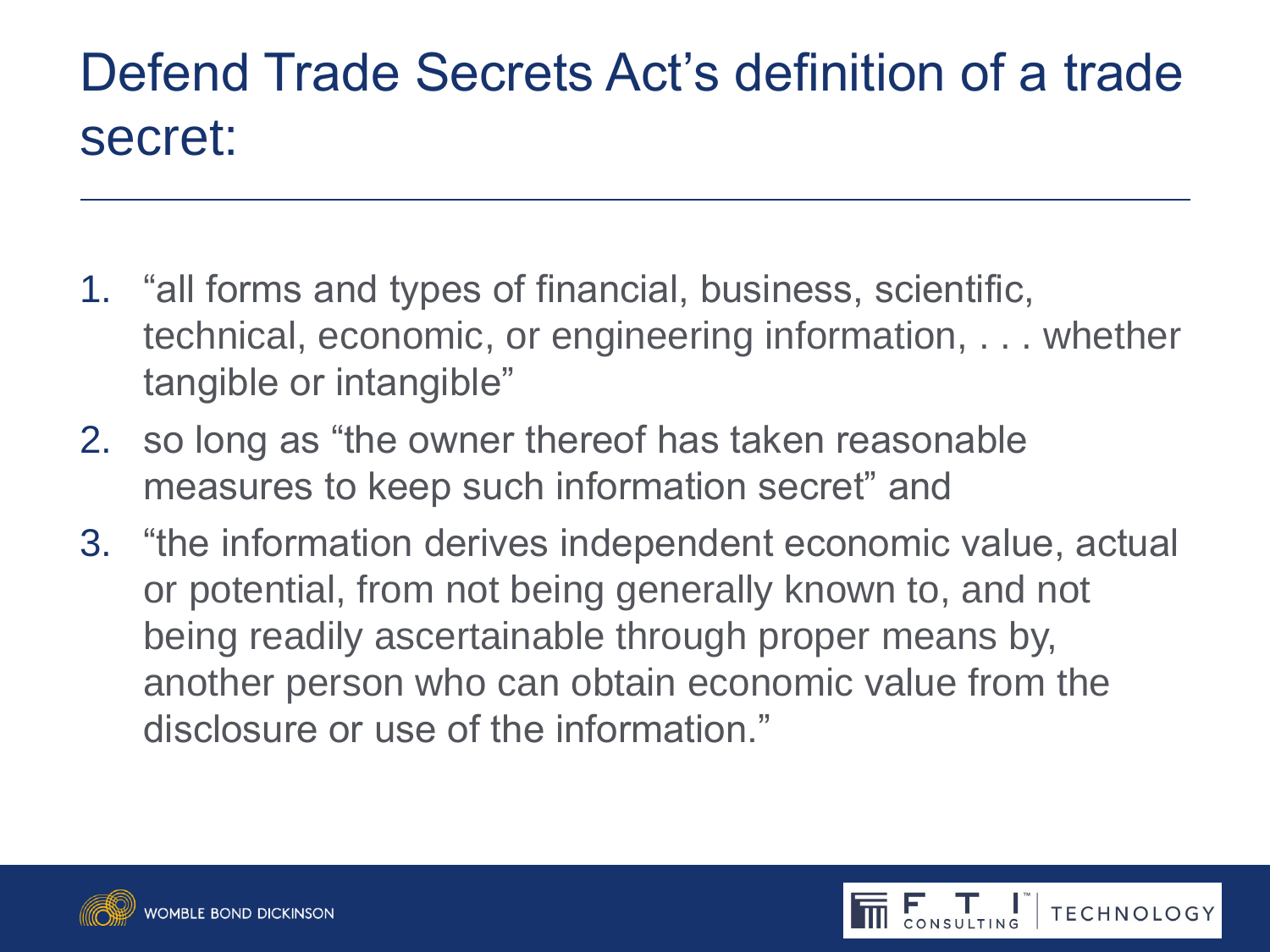## Maryland Uniform Trade Secrets Act's definition of a trade secret:

- 1. "information, including a . . . compilation . . . that"
	- a. "derives independent economic value, actual or potential, from not being generally known to, and not being readily ascertainable by proper means by, other persons who can obtain economic value from its disclosure or use; and"
	- b. "is the subject of efforts that are reasonable under the circumstances to maintain its secrecy."

A trade secret is anything that has economic value because it is kept secret.



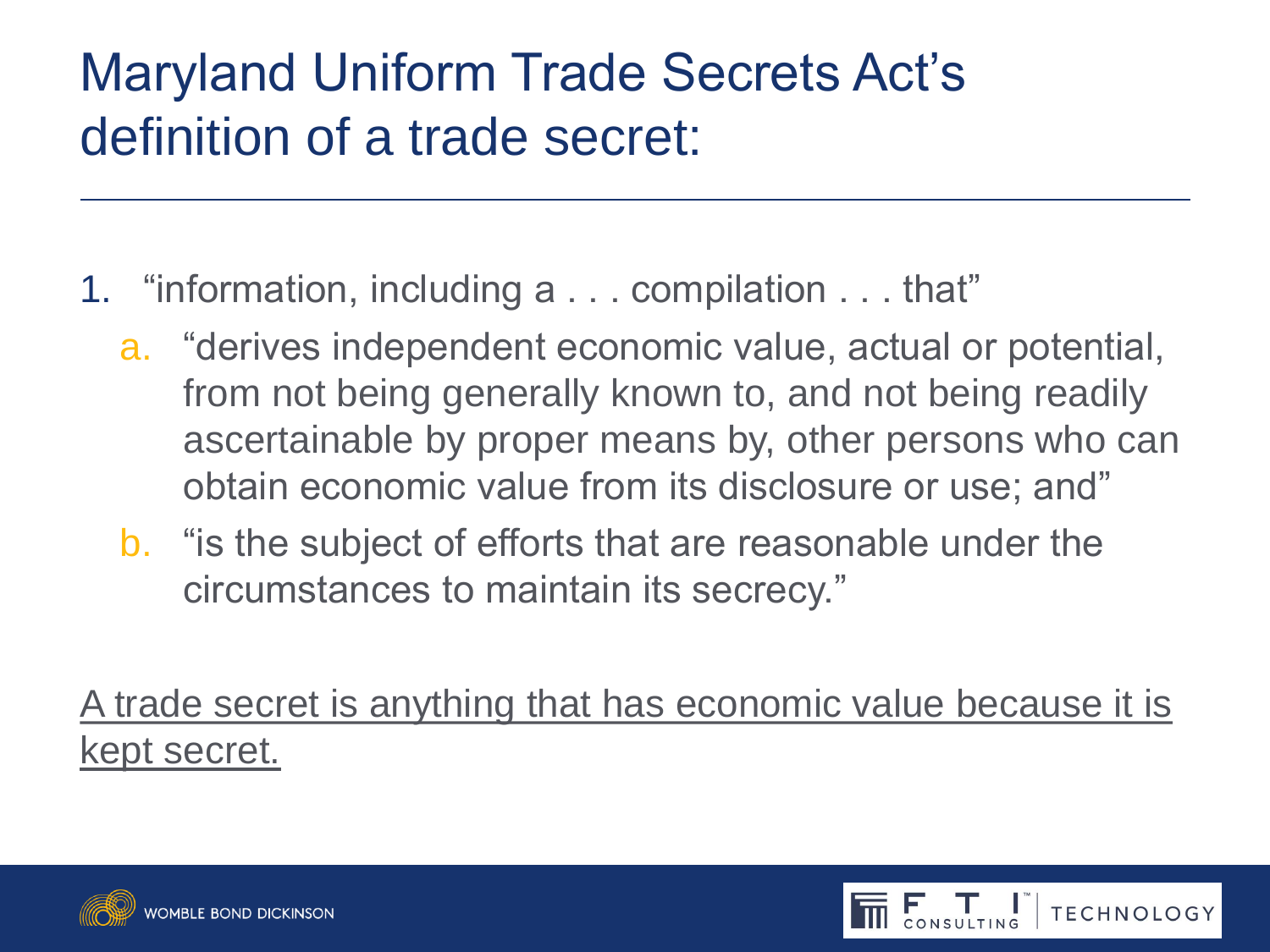### Identifying and Taking Inventory of Your Potential Trade Secrets

Answer the following:

- 1. What gives your business a competitive advantage over others in the marketplace?
- 2. Is there information about your business that your company does not share and would not want anyone outside the company to know because the information could help competitors and/or hurt the company?



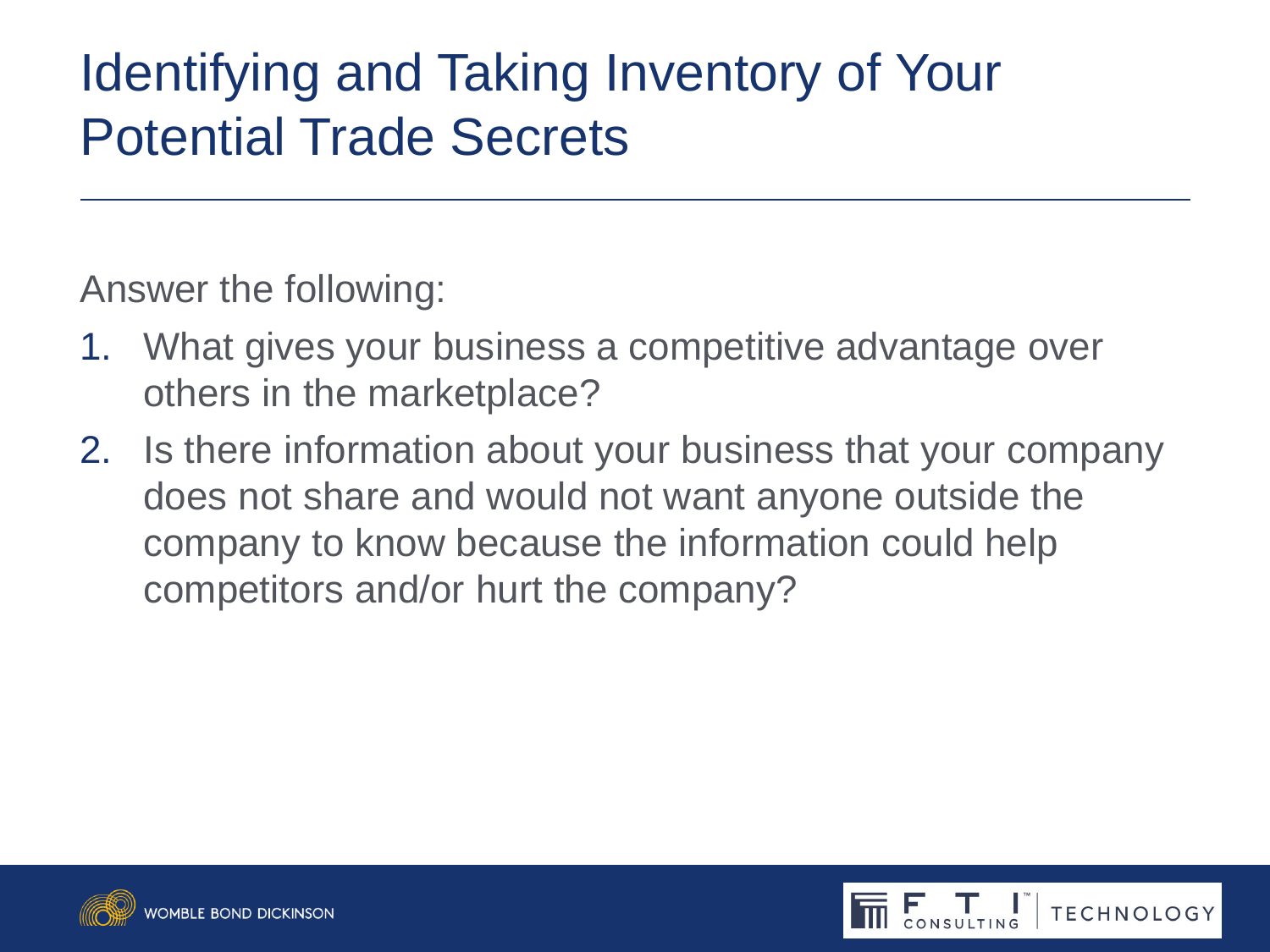# Identifying and Taking Inventory of Your Potential Trade Secrets (cont)

Trade secrets may include: (a) Business know-how and processes; (b) Formulas or algorithms; (c) Customer information; (d) Financial information; (e) Business and marketing plans; (f) Product/service pricing

For each potential trade secret, ask the following questions:

- 1. Is the information secret?
- 2. Is the information valuable?
- 3. Is the information known in the industry?
- 4. Is the information obvious to others?



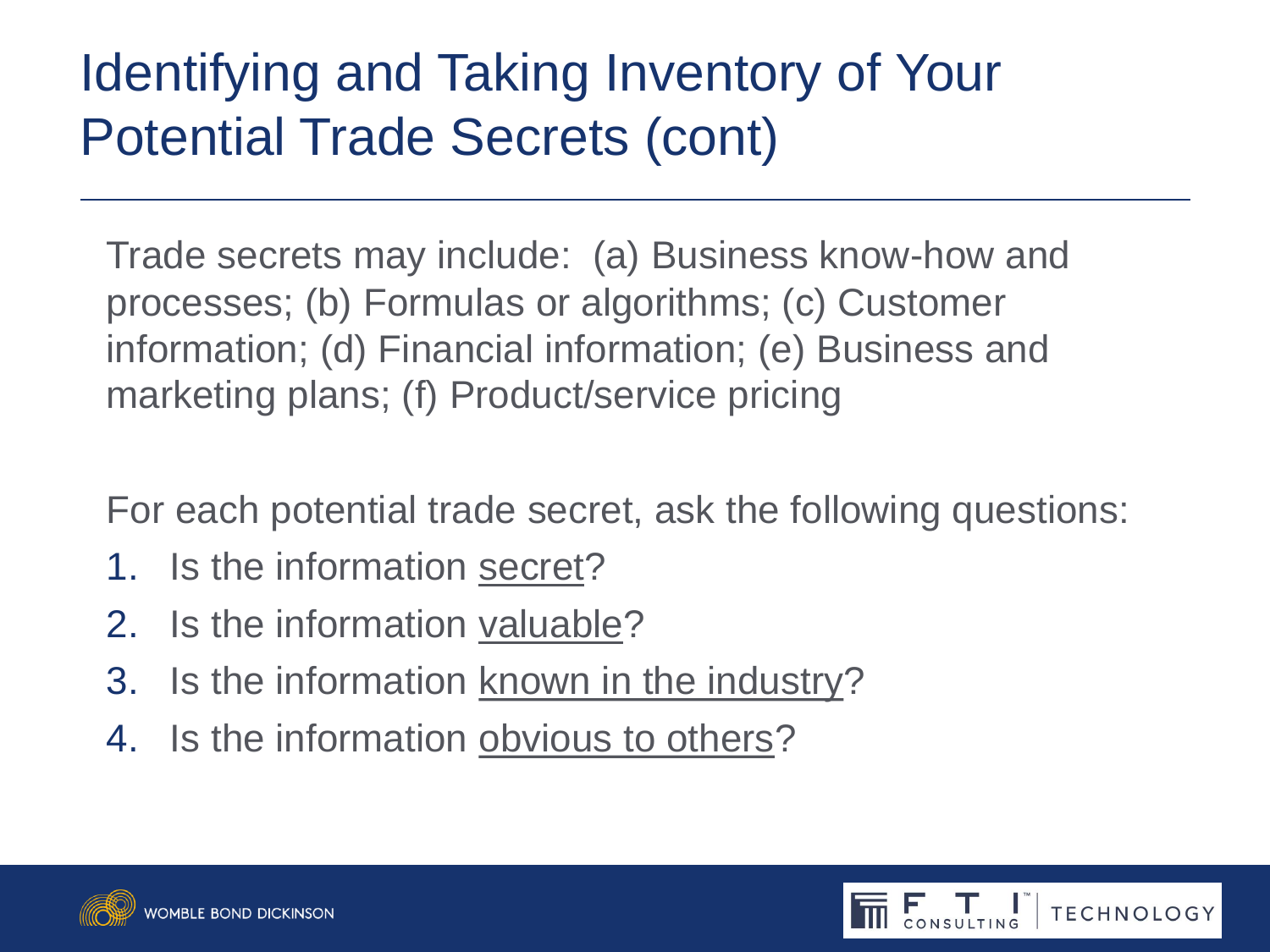# Conduct an Initial Trade Secrets Audit

- You should have a point person or team spearhead the effort.
- The person or team should do/determine the following:
- 1. Meet with the department heads within the company to determine what valuable information each department might have.
- 2. Determine what measures are in place to secure trade secrets:
	- a. Location?
	- b. Access?
	- c. Written policies?
	- d. Agreements?



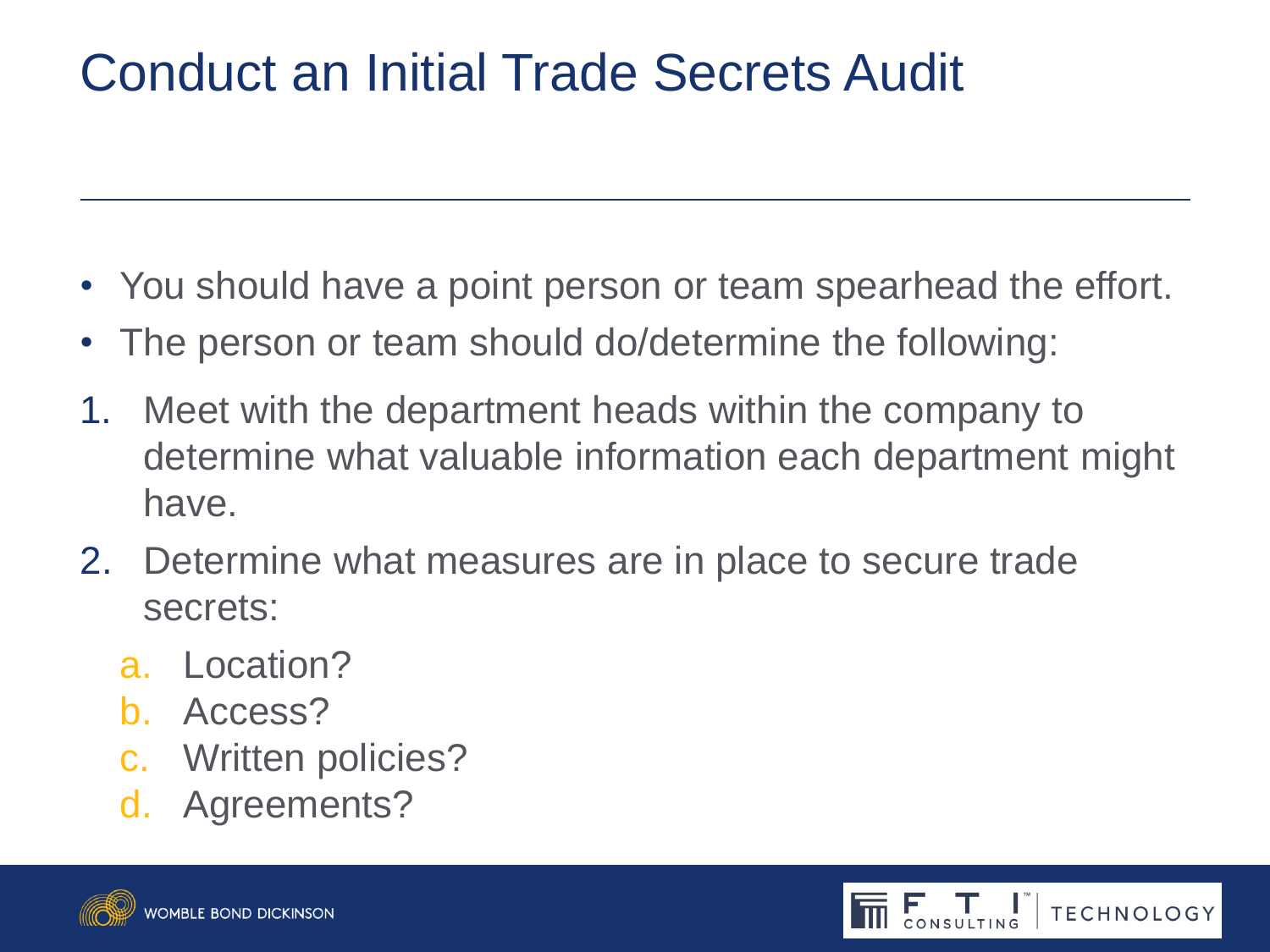# Conduct an Initial Trade Secrets Audit (cont)

#### e. IT measures?

- Examine competing requirements
- Ops / Security / Financial
- Only provide access necessary to do work
- User business accounts rather than personal accounts
- Guard social media
- 3. Are these measures effective?
- 4. What additional measures are necessary?
- 5. How should company discard or identify trade secrets going forward?



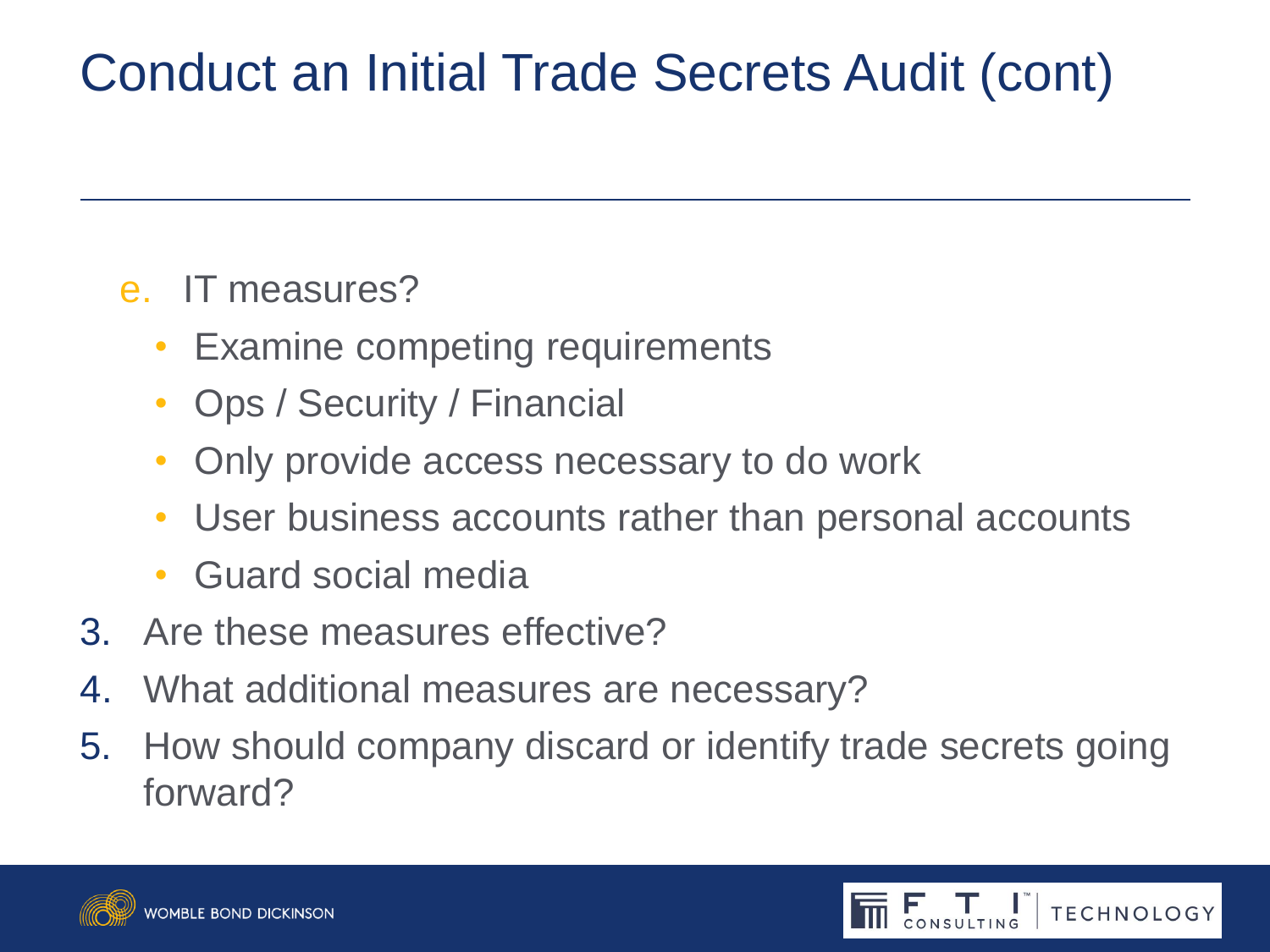#### Common Culprits of Trade Secret Theft or **Disclosure**

"A Survey of In-House Attorney Views On Trade Secrets"

- 1. Former employee 90% of respondents
- 2. Competitor 50%
- 3. Current employee 45%
- 4. Business partner 30%
- 5. Customer/client 15%



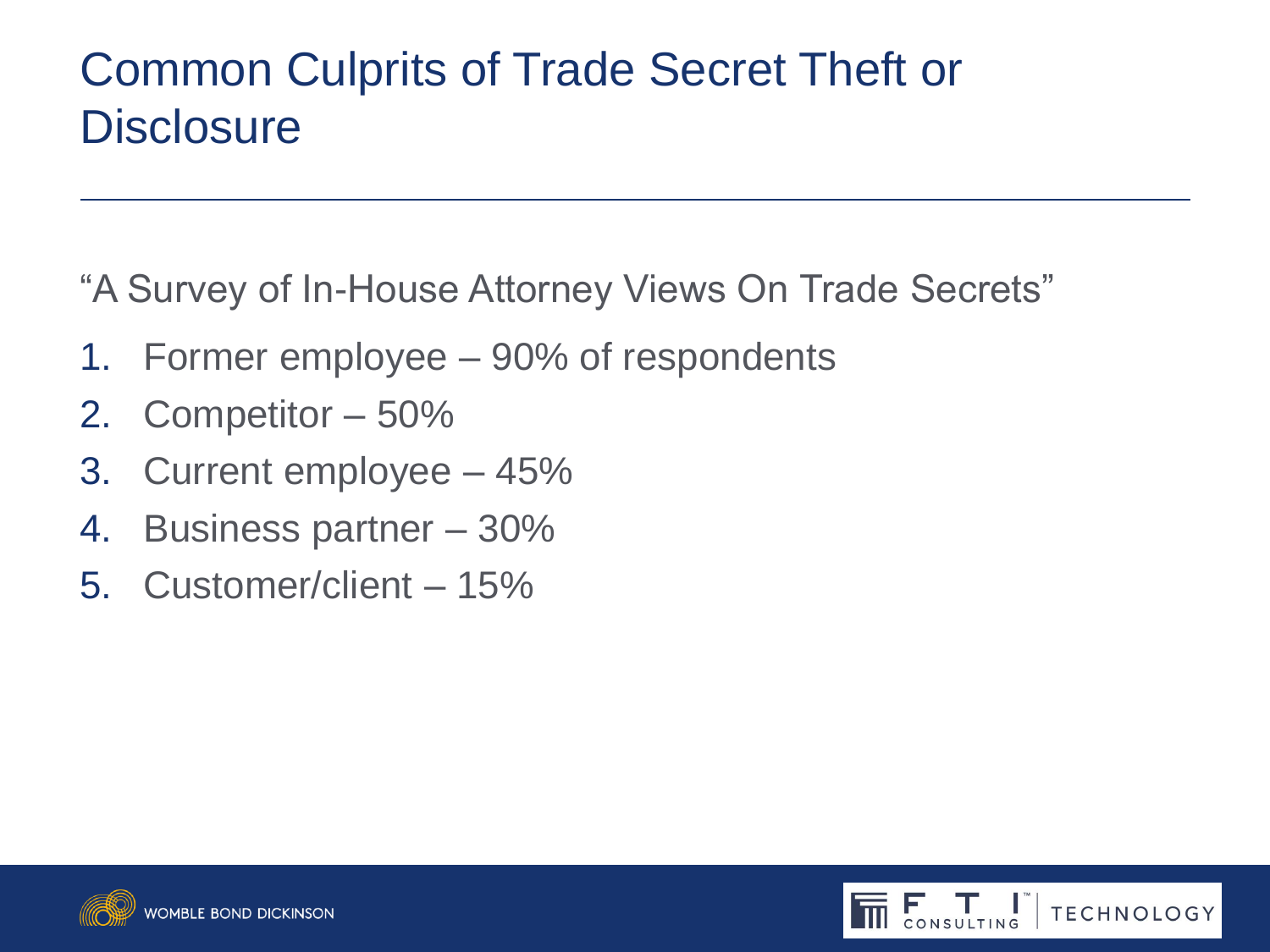- 1. Written trade secret protection plan
- 2. Segregate and label trade secrets
- 3. Implement appropriate IT measures
	- a. Consider using "Accessed Based Enumeration" Out of sight Out of mind
	- b. Consider using Data Loss Protection systems
	- c. Consider the risks of implementing BYOD (Bring Your Own Device)
	- d. Consider using a Mobile Device Management (MDM) system
	- e. Consider physical or logical separation of data (store the most sensitive data on a separate server or firewall access to the information)

**TECHNOLOGY** 

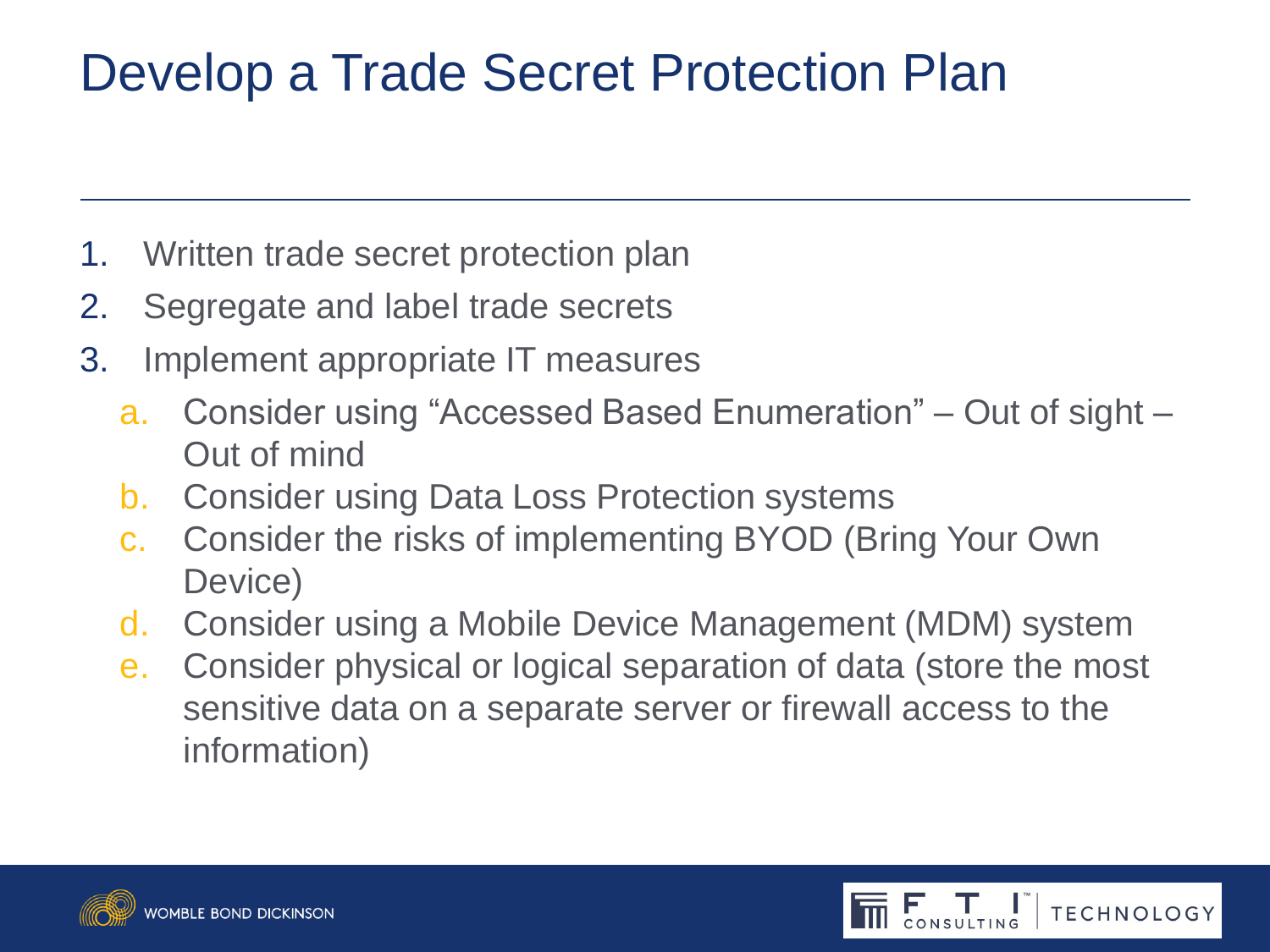- f. Institute a monitoring program / Log who accessed information.
- 4. Employee manual should reference the company's trade secret protection plan
- 5. Employee Orientation and Education
	- a. Mandate that new employees not disclose the trade secrets of former employers
	- b. Explain that company trade secrets and confidential information cannot be disclosed and that disclosure is grounds for termination
	- c. Have appropriate employees sign NDAs
	- d. Remind employees at their reviews of the trade secret protection plan and duties under NDAs



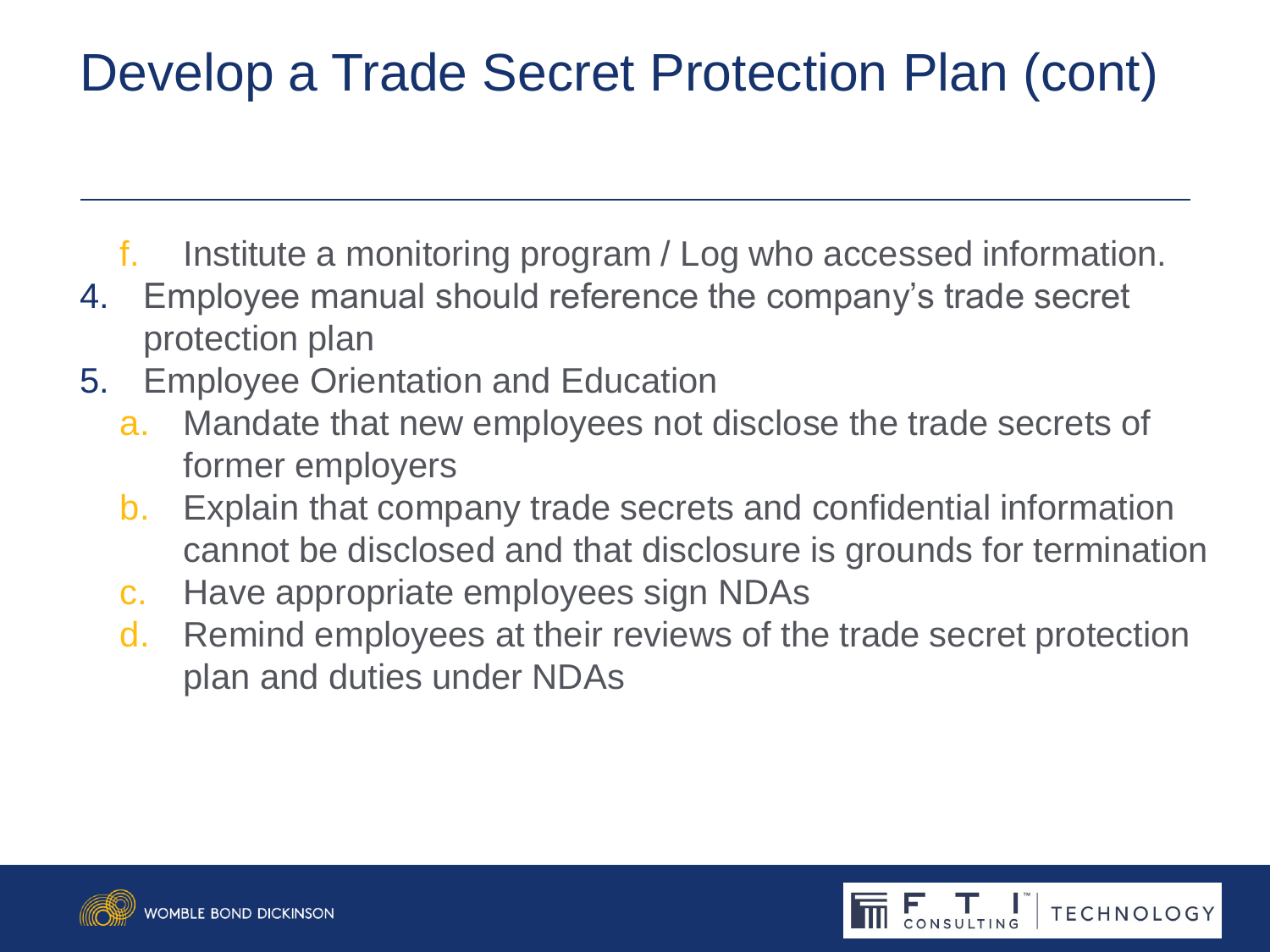- 6. Types Agreements for Employees
	- a. Acknowledgement that employee will not use prior employer's trade secrets and has returned prior employer's property
	- b. NDA
	- c. Non-compete
	- d. Invention assignment agreement certain states have statutes that govern the scope of such agreements
	- e. Computer use and access and BYOD agreements
		- Published acceptable use of computer and equipment policy

**TECHNOLOGY** 

- Use a log on warning and confirmation
- Use a written BYOD Policy
- g. Social media ownership

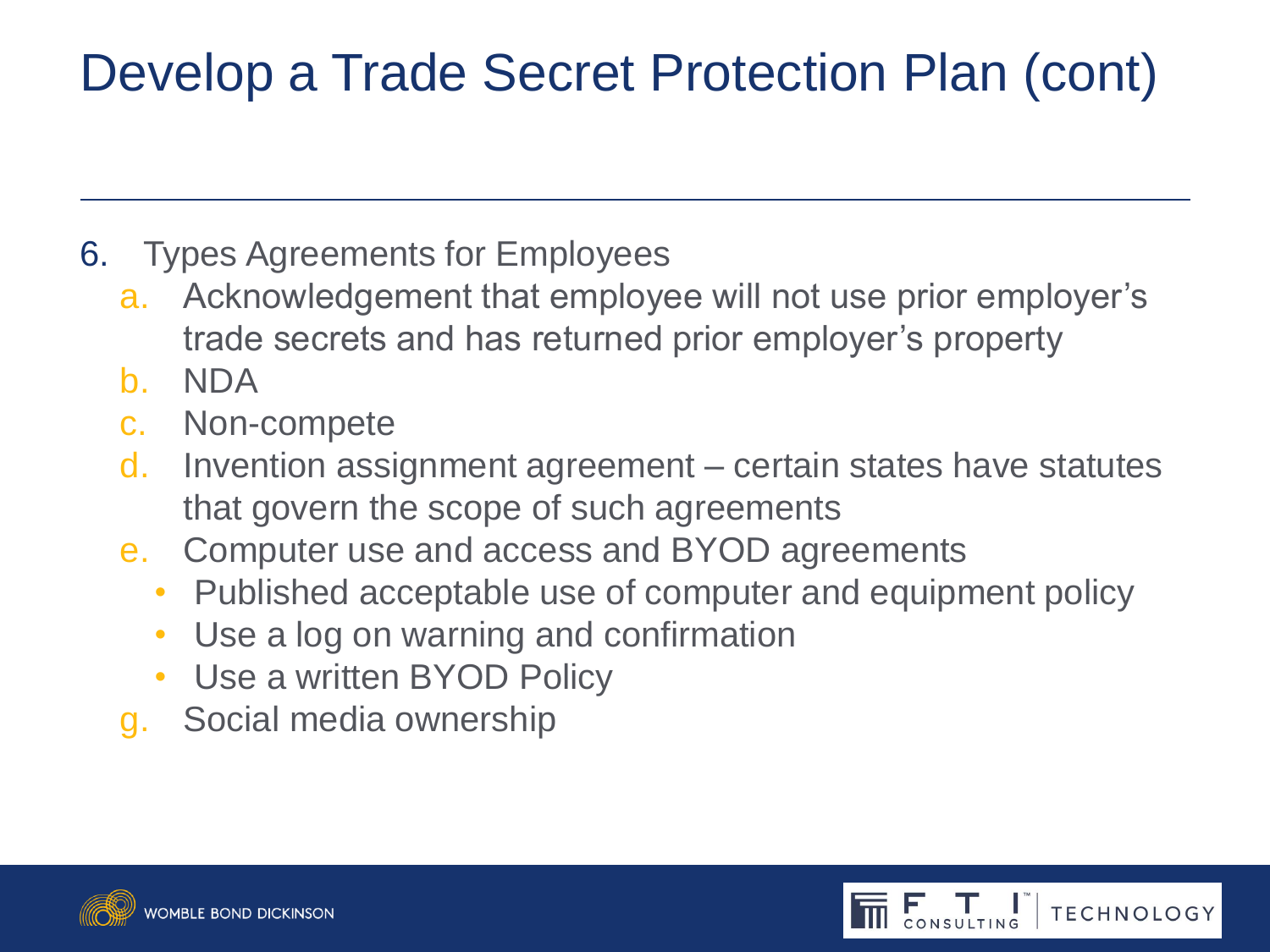- 7. Customize agreements based on the following:
	- a. To what trade secrets does employee have access?
	- b. What risks does employee pose with respect to trade secrets?
	- c. What would be impact of employee's theft of trade secrets?
	- d. What steps need to be taken to secure employee/trade secrets?



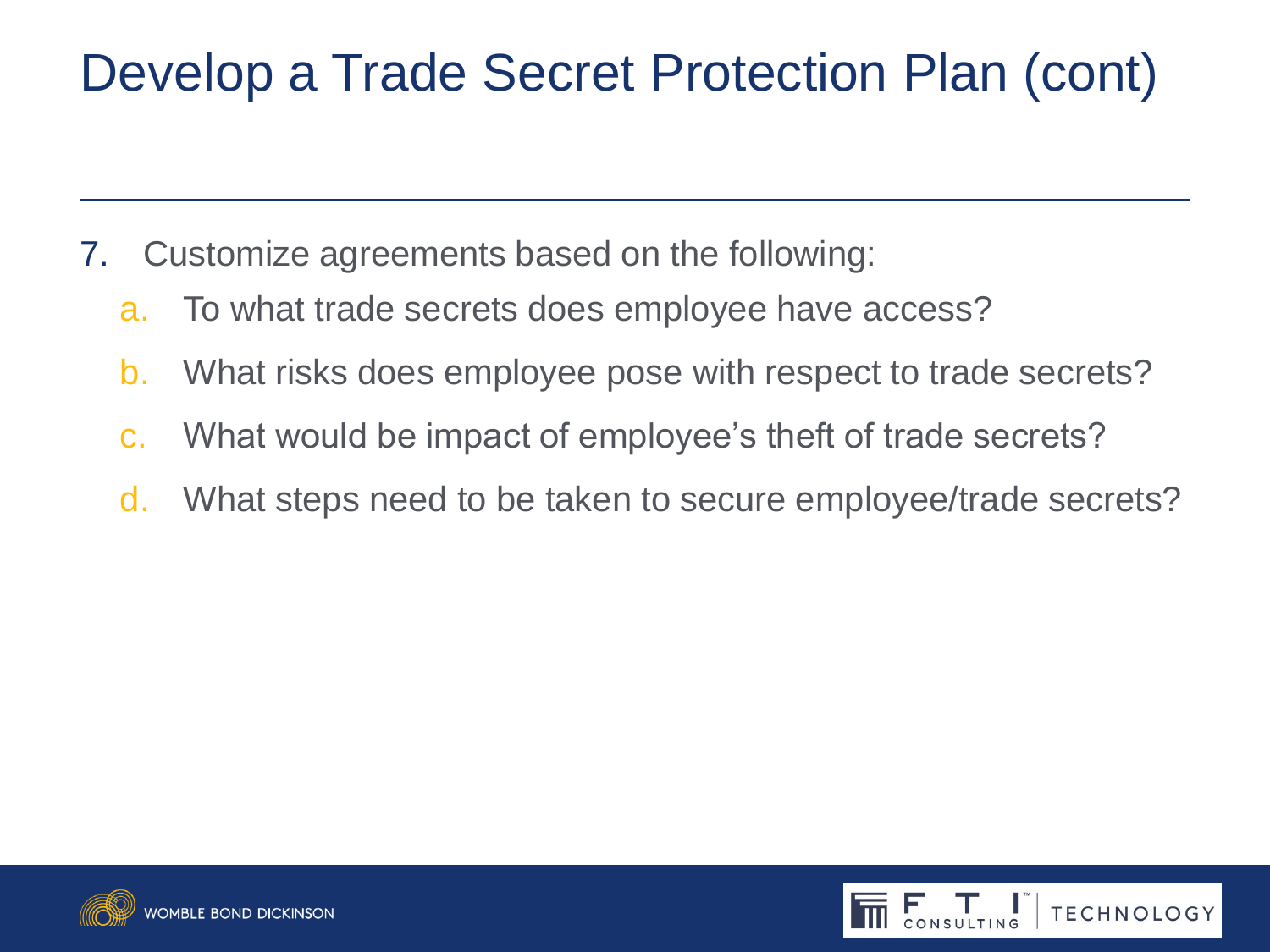- 8. Agreements for Consultants
	- a. NDAs
	- b. Work-for-hire
- 9. Agreements with Others (Business Partners / Customers / Clients / Vendors)
	- a. NDAs



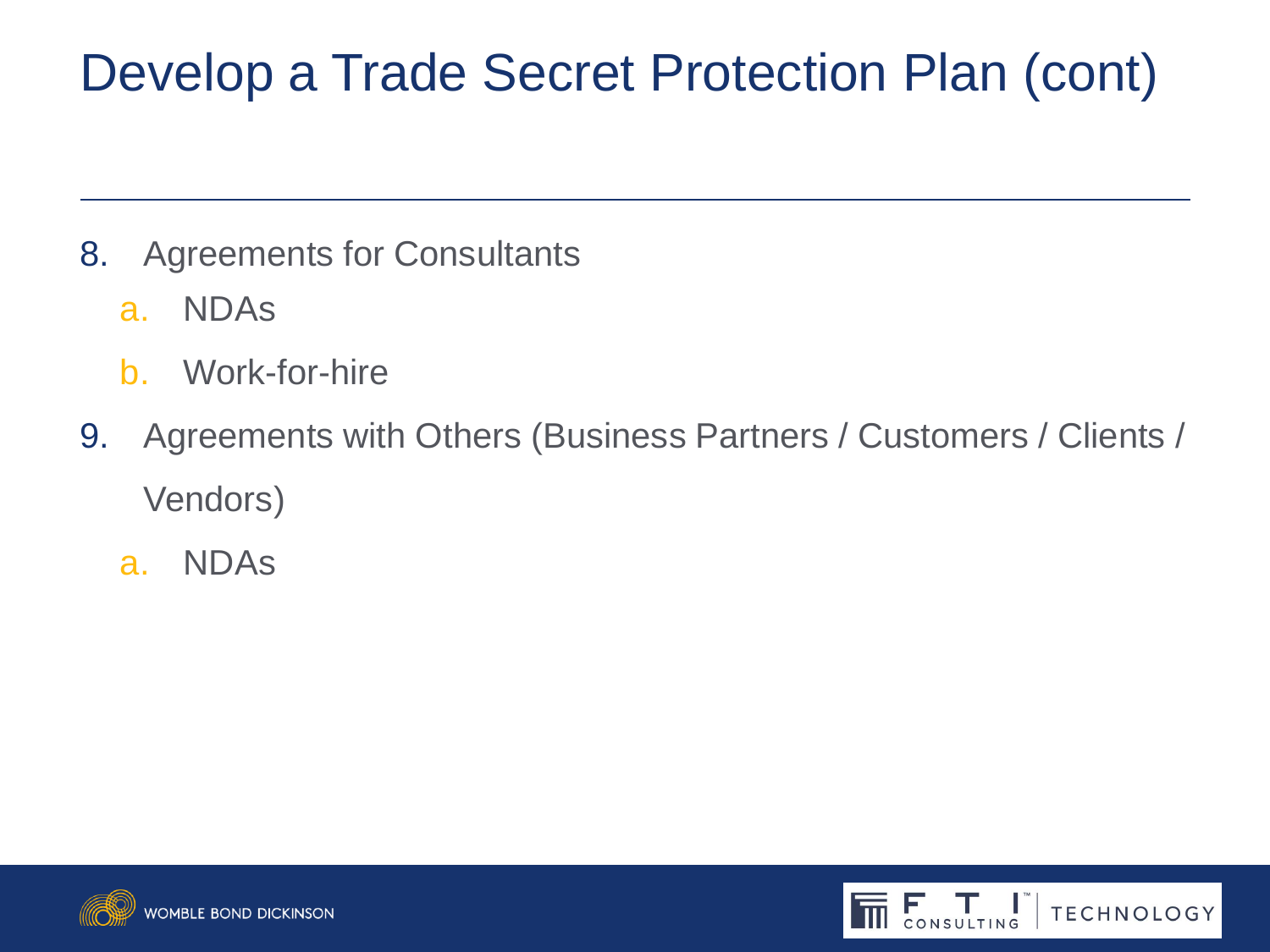#### 10. Exit Process for Employees

- a. Identify the trade secrets the employee accessed
- b. Check employee's computer activities and work activities
- c. Question the departing employee in detail
	- Ask employee why s/he is leaving
	- Ask employee what new position will be
- d. Inform the employee of her/his continuing obligations under any agreements
- e. Consider letter to new employer and employee with reminder of continuing obligations



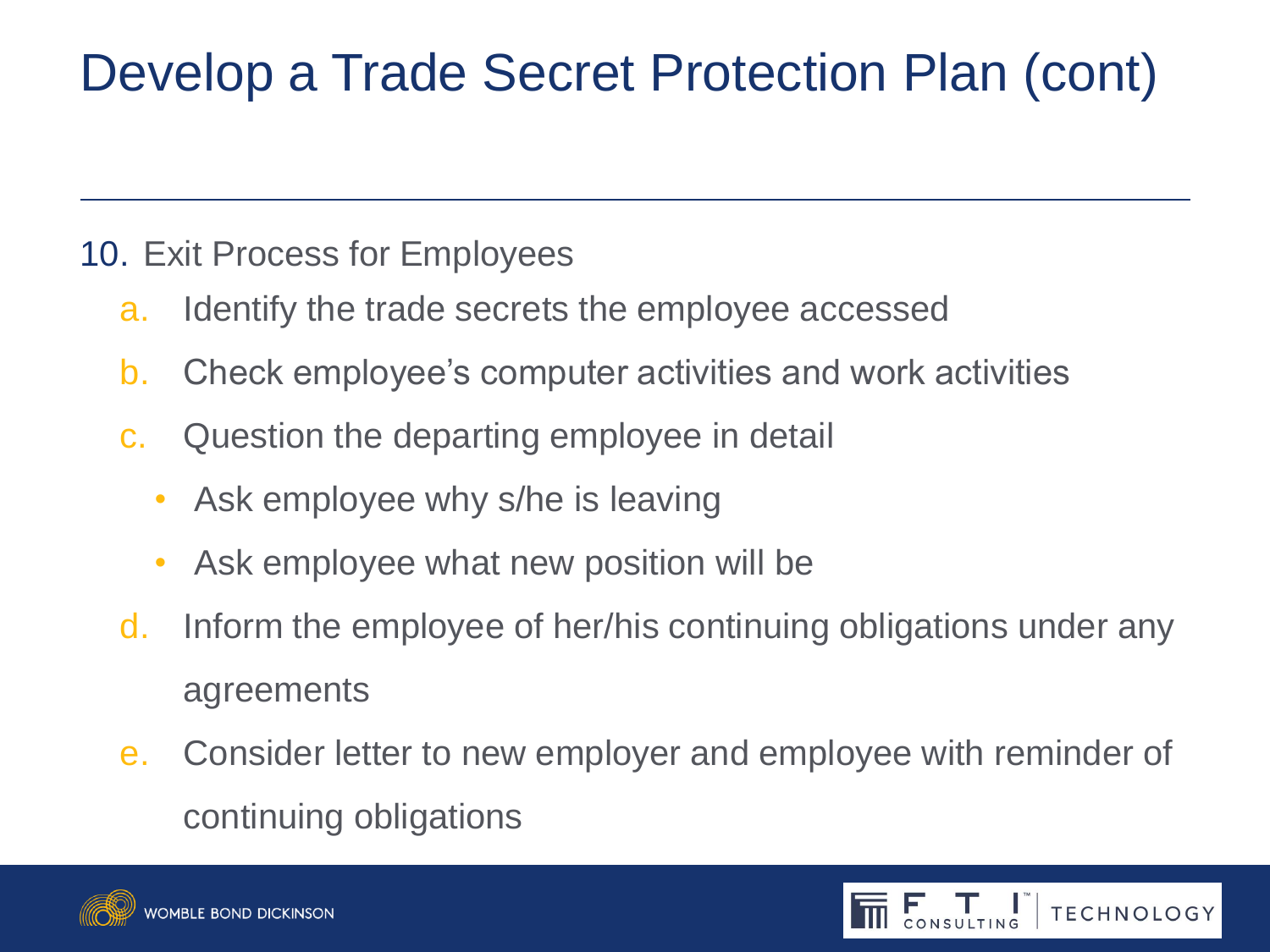- f. Ensure that all company property, hardware, and devices have been returned, including e-mail and cloud data, and social media accounts
- g. Remove all company data from any personal devices
- h. Disable access to company networks
- i. Obtain user names and passwords for all company social media accounts
- j. Consider having departing employee's emails preserved and electronic devices forensically imaged



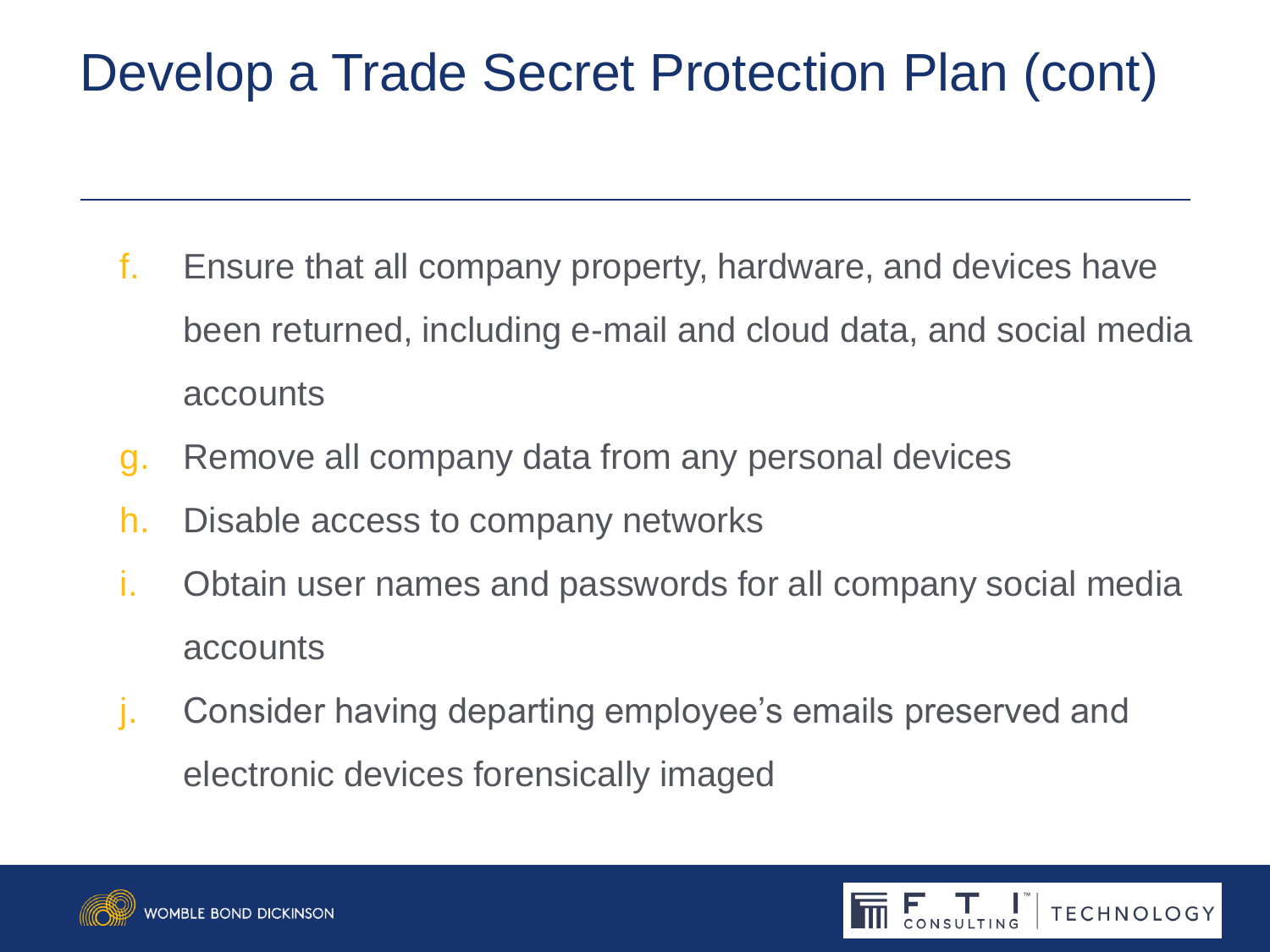#### 11. Post-Termination Investigation

- a. Interview employee's co-workers; gauge whether employees are hearing about employee in the marketplace
- b. Examine email activity
- c. Examine phone records
- d. Examine access logs (including email tracking log)
- e. Forensic investigation of employee's computer activities
	- USB connection history
	- Internet searches and activity
	- File server access
	- Get list of all connected mobile devices to email server
	- Disable access to network



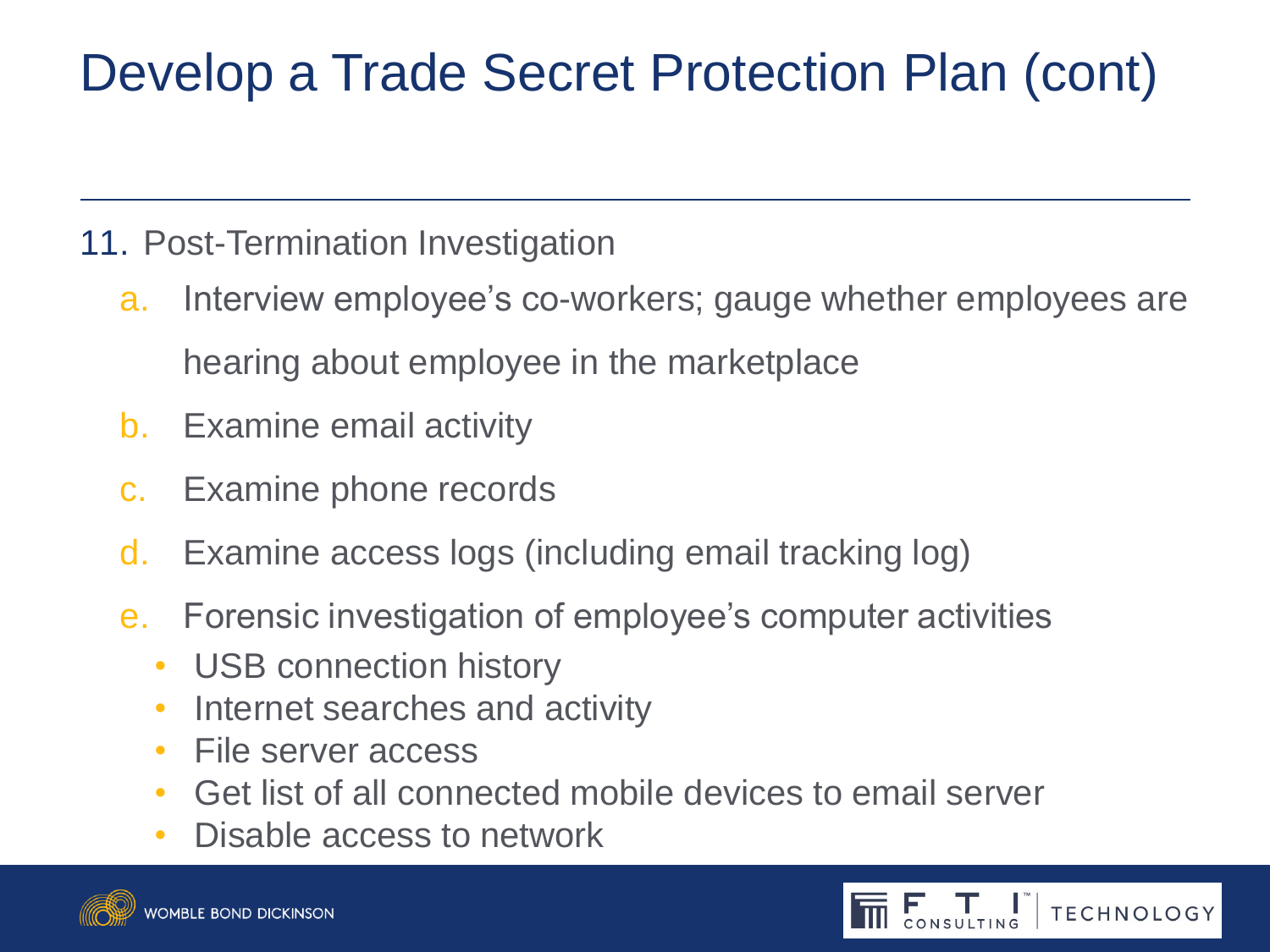### Highlights of Defend Trade Secrets Act – enacted in May 2016

"An owner of a trade secret that is misappropriated may bring a civil action under this subsection if the trade secret is related to a product or service used in, or intended for use in, interstate or foreign commerce."

"[A]pplies to conduct occurring outside the United States if—

(1) the offender is a natural person who is a citizen or permanent resident alien of the United States, or an organization organized under the laws of the United States or a State or political subdivision thereof; or (2) an act in furtherance of the offense was committed in the United States.

**TECHNOLOGY** 

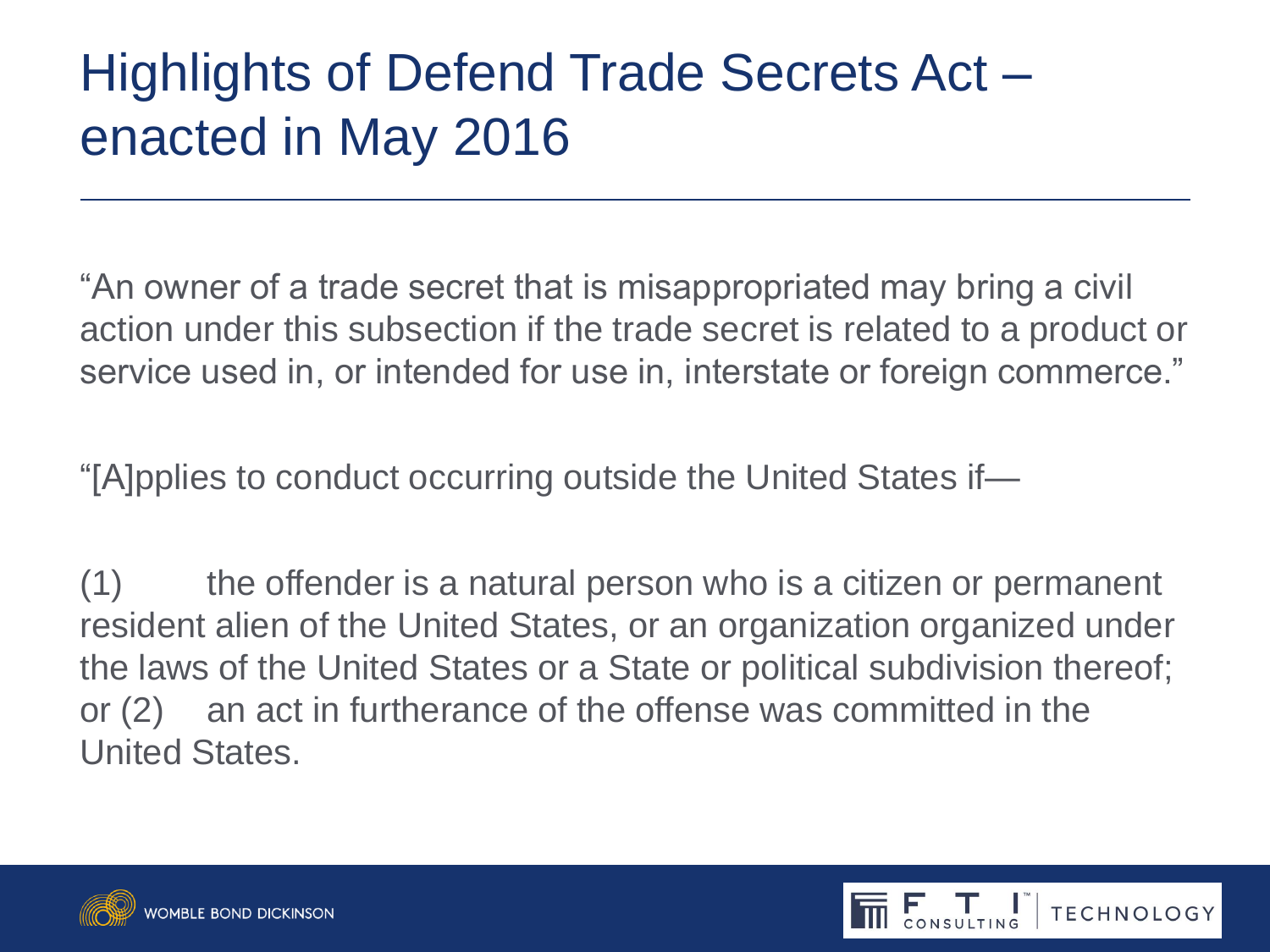## Highlights of Defend Trade Secrets Act – enacted in May 2016 (cont)

The claim arises when the misappropriation is or should have been discovered.

Three-year statute of limitations

Elements of a DTSA misappropriation claim are similar to the elements of state law trade secret claims



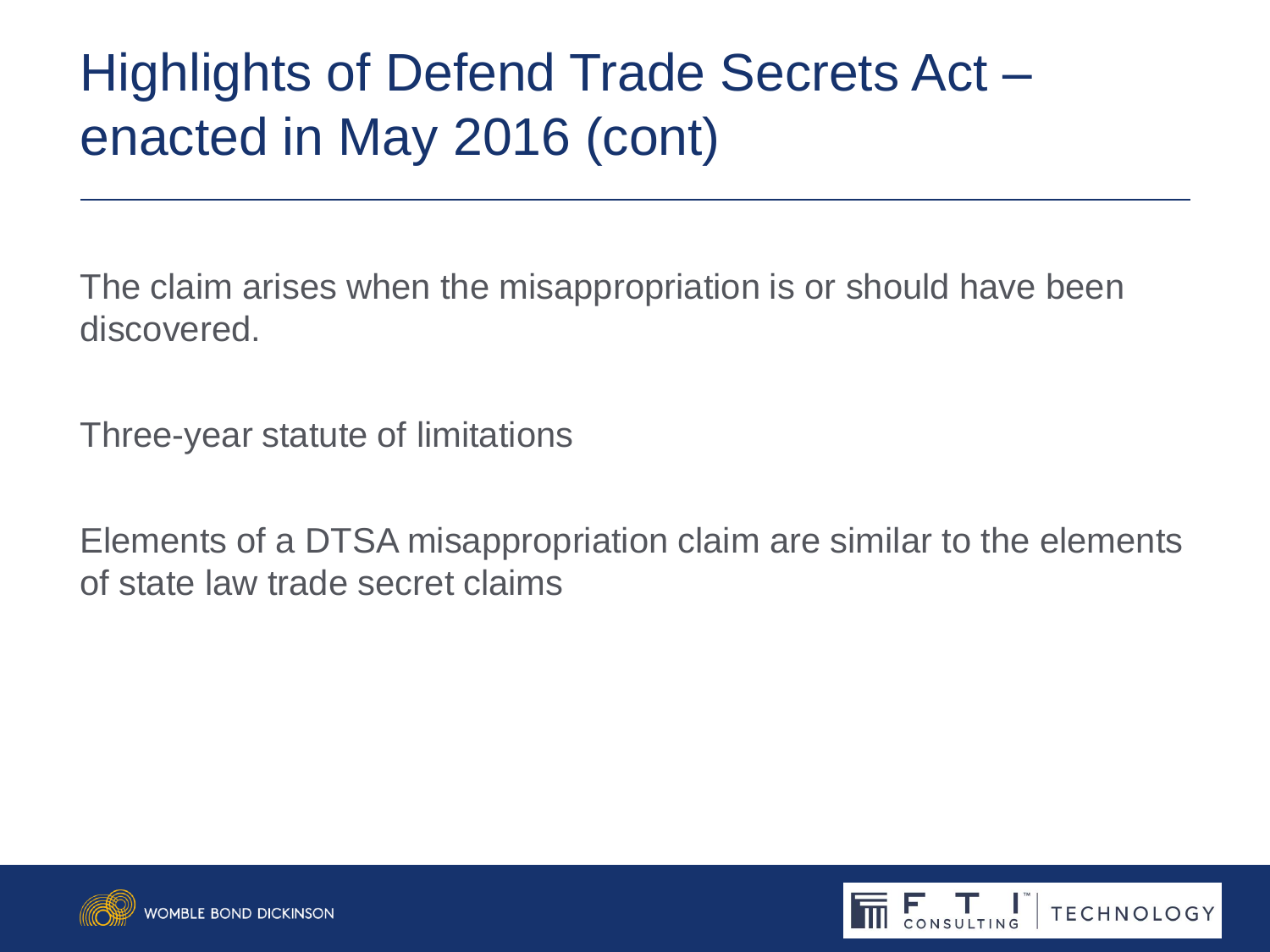# Highlights of Defend Trade Secrets Act – enacted in May 2016 (cont)

An ex parte seizure order may be obtained only as "necessary to prevent the propagation or dissemination of the trade secret that is the subject of the action."

(1) Immediate and irreparable injury if seizure is not ordered

(2) Harm to the applicant from denying relief must outweigh the harm to the legitimate interests of the person who would be subject to the seizure order

(3) Applicant must be likely to succeed on the merits

(4) Person against whom seizure is ordered must have actual possession of the trade secret

(5) Application must describe with reasonable particularity the matter to be seized and where it is located

(6) Applicant must show that the person against whom the seizure is requested would "destroy, move, hide, or otherwise make such matter inaccessible to the court" if they were given notice.

(7) Applicant must not have publicized the requested seizure



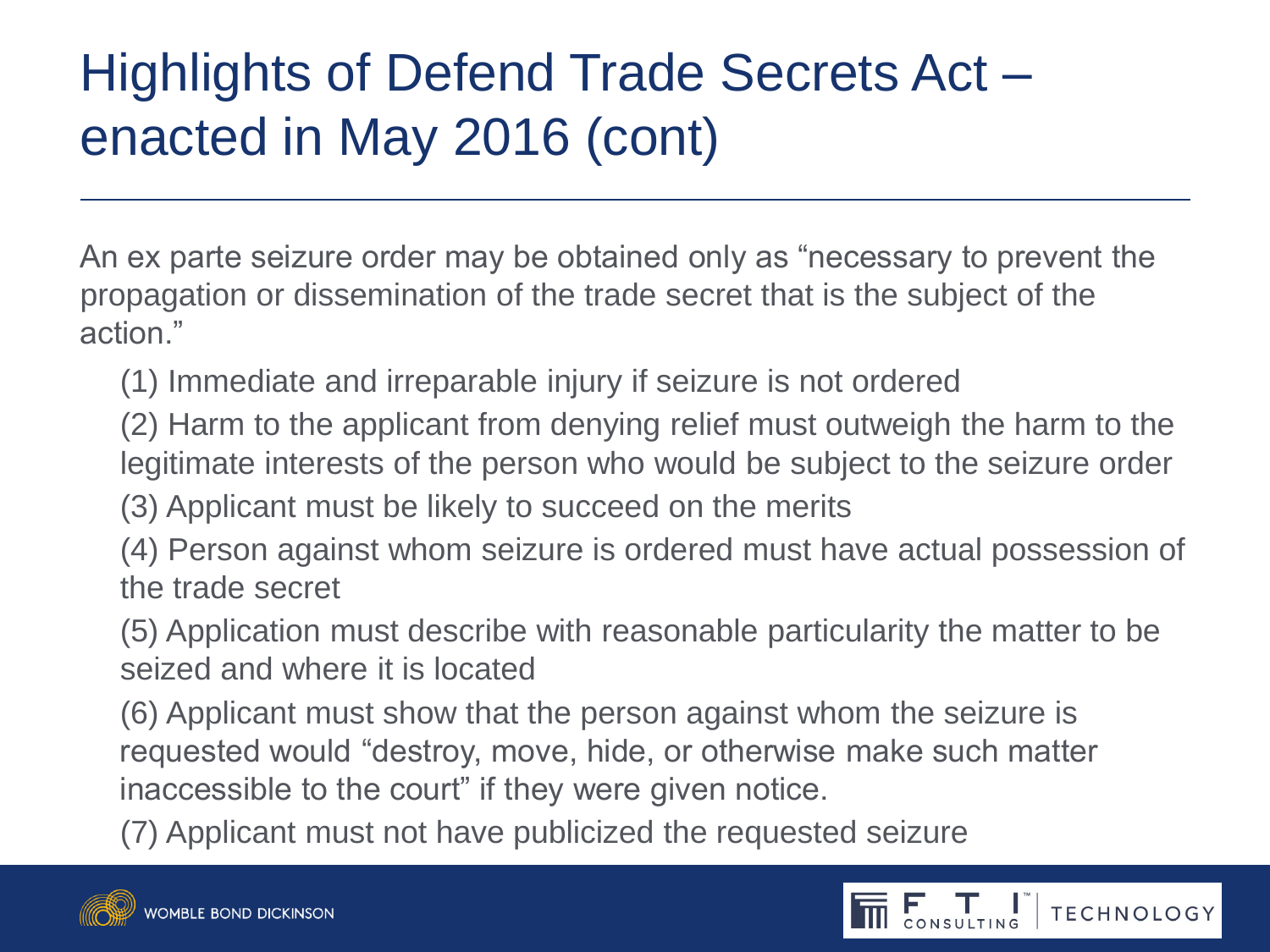#### Whistleblower Protection

DTSA includes a whistleblower clause that provides immunity for disclosure of trade secrets to government officials for the sole purpose of reporting violations of the law.

Employers must give notice of that immunity "in any contract or agreement with an employee that governs the use of a trade secret or other confidential information."

Employers who do not do so cannot recover punitive damages or attorneys' fees that may otherwise be available under the Act.



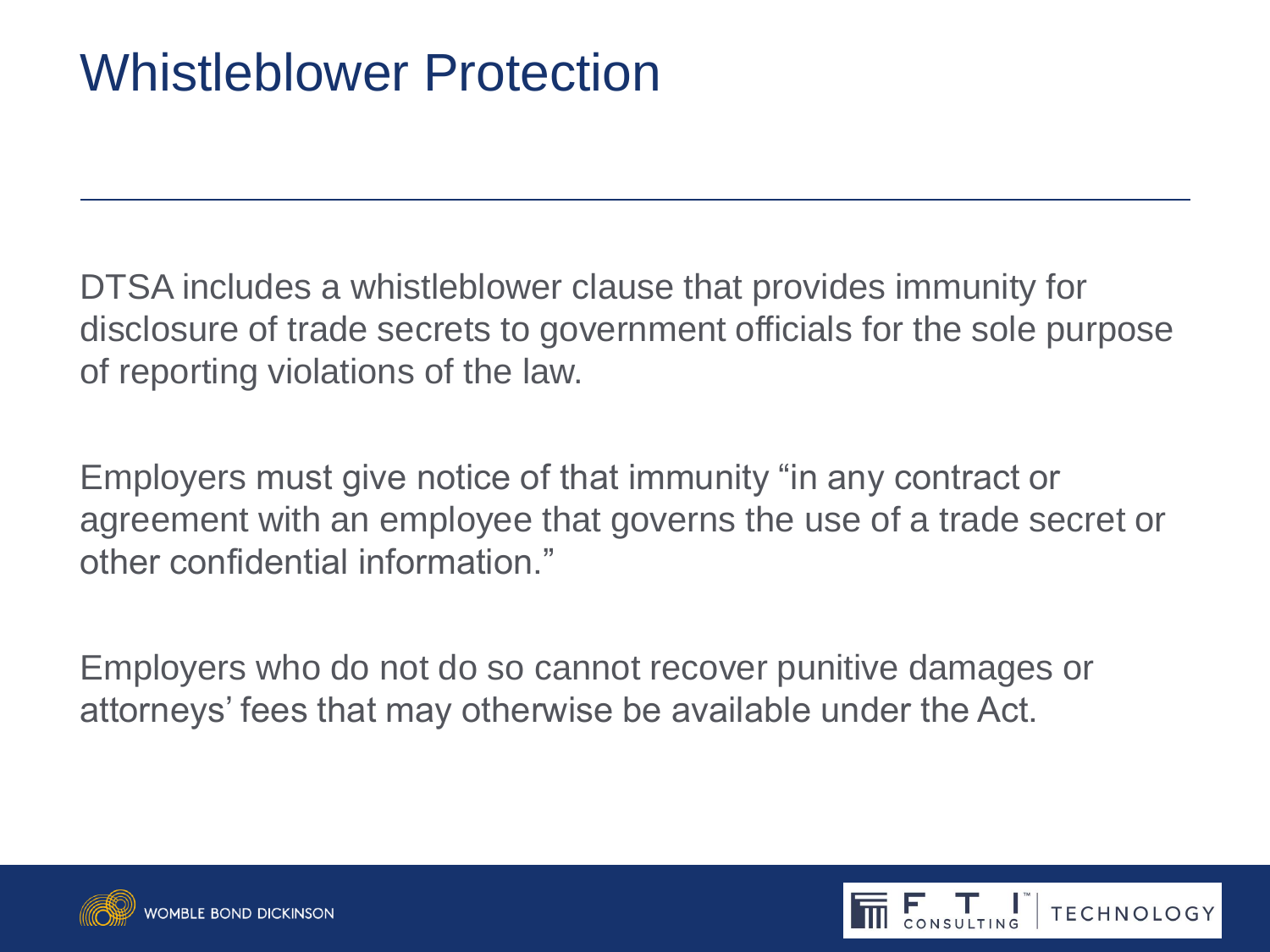

Plaintiff is entitled to recover actual loss and any unjust enrichment caused by misappropriation that is not adequately compensated by actual loss. Alternatively, plaintiff may recover a reasonable royalty for the unauthorized disclosure or use of the trade secret.

DTSA also provides for exemplary damages of not more than double the compensatory award in the case of willful or malicious misappropriation. Reasonable attorneys' fees may also be recovered in the case of willful or malicious misappropriation.

DTSA specifically provides for injunctive relief to prevent actual or threatened misappropriation.